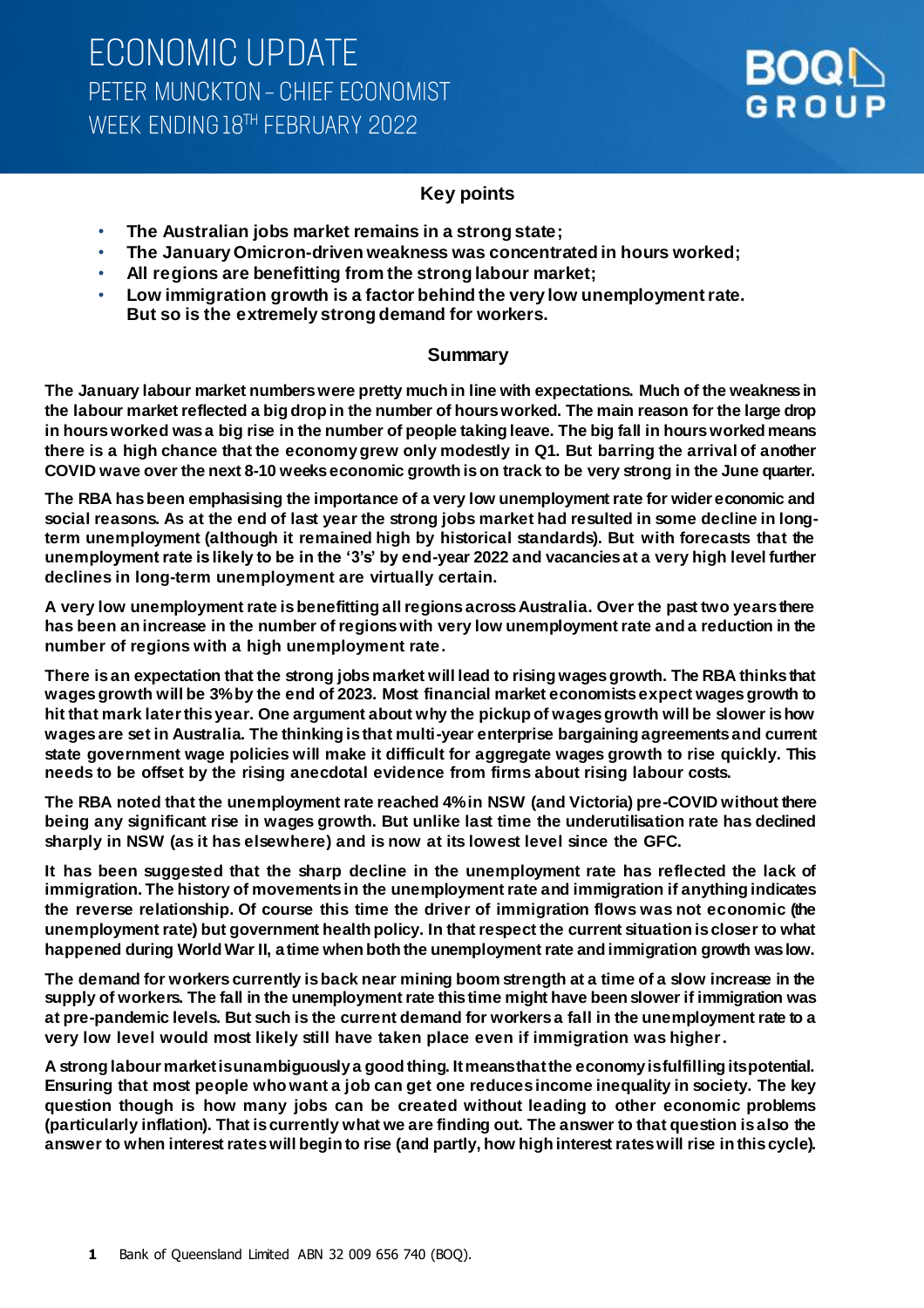

#### **The jobs market started this year as it ended the last - strong**

The January labour market numbers were pretty much in line with financial market expectations. Jobs growth was a bit stronger than expected (+12,000) but was all part-time (full-time employment fell 17,000). Despite the arrival of the Omicron wave the unemployment rate was unchanged (at 4.2%). The unemployment rate of all the states is now under 4.5% (using a 3-month average). The underutilisation rate only ticked up a notch (10.9%). The underlying strength of the jobs market was highlighted by an uptick in the participation rate (monthly movements in the participation rate should be read with caution).

Also as expected much of the weakness in the labour market was reflected in a big drop in the number of hours worked in the month (down almost 9%, largely in NSW and Victoria). The concern was that the Omicron wave would result in workers being stood down as has happened during previous virus waves. According to the ABS this did not happen this time. Mainly that was because there was no substantial tightening of government regulations that reduced economic activity (apart from some areas of hospitality).

According to the ABS the main reason for the large drop in hours worked was a big rise in the number of people taking leave. Of course lots of people take holidays in January. But the number taking holidays this time was the second highest over the past eight years. The opening up of borders meant that people were able to travel interstate to see families. The lockdowns of 2020-21 meant that there were plenty of people wanting to take advantage of getting out of the house.

The big fall in the number of hours worked in January means there is a high chance that the economy grew only modestly in Q1. But barring the arrival of another COVID wave over the next 8-10 weeks economic growth is on track to be very strong in the June quarter.



### **A rising tide from a strong jobs market lifts all boats**

A lot of the recent discussion about the state of the jobs market has been about it is an indicator of the strength of the economy, the impact of worker shortages for many firms or what a low unemployment rate might mean for wages growth (and therefore inflation and interest rates).

But the RBA has been emphasising the importance of a very low unemployment rate for wider economic and social reasons. Getting a job provides a substantial boost to incomes (and therefore the ability to spend). Reducing unemployment reduces income inequality. Employment provides a greater ability to borrow, potentially boosting wealth. Having a job is also one of the most effective ways of getting a job.

A strong labour market is also the best way to reduce long-term unemployment. Long-term unemployment (those unemployed for at least one year) is a problem because the longer you don't have a job the less likely you are to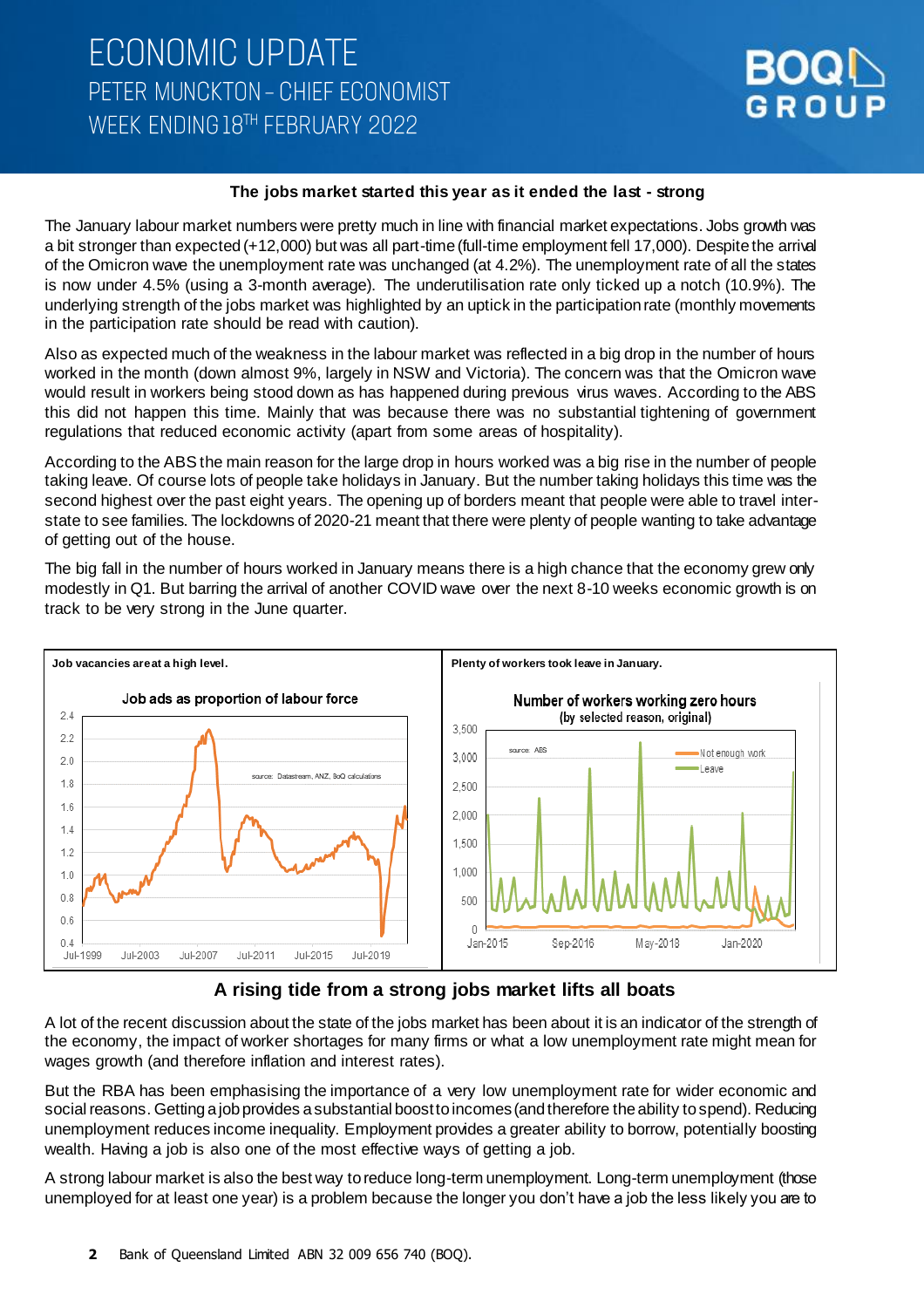

get one. The long-term unemployed are less likely to have contacts within the jobs market. And the longer someone is unemployed the greater the deterioration in their skills.

As at the end of last year the strong jobs market had resulted in some decline in long-term unemployment (although it remained high by historical standards). But the forecasts are that the unemployment rate is likely to be in the '3's' by end-year 2022 and vacancies are at a very high level. Further declines in long-term unemployment are virtually certain.

A very low unemployment rate is benefitting all regions across Australia. Over the past two years there has been an increase in the number of regions with very low unemployment rate (less than 4% measured on a 6-month average basis). And a reduction in the number of regions with a high unemployment rate (more than 6%). As at the end of 2021, there were only two regions with an unemployment rate of above 8% (both in Queensland).



#### **The unemployment rate and wages growth**

There is an expectation that the strong jobs market will lead to rising wages growth. The RBA thinks that wages growth will be 3% by the end of 2023. Most financial market economists expect wages growth to hit that mark later this year. Surveys suggest that household and businesses think that wages growth will be lower than financial market views. The answer to this question will determine how quickly interest rates rise (or even if they do!).

One argument about why the pickup of wages growth will be slower is how wages are set in Australia. The thinking is that multi-year enterprise bargaining agreements and current state government wage policies will make it difficult for aggregate wages growth to rise quickly. This needs to be offset by the rising anecdotal evidence from firms about rising labour costs.

There is also the uncertainty as to how low the unemployment rate needs to fall before wages growth notably picks up. The RBA noted that the unemployment rate reached 4% in NSW (and Victoria) pre-COVID without there being any significant rise in wages growth.

But the underutilisation rate is a better measure of the state of the labour market (it includes both unemployment and underemployment) and therefore what influences wages growth. Pre-COVID the underutilisation rate was still elevated in NSW, a key reason why wages growth remained modest. But this time the underutilisation rate has declined sharply in NSW (as it has elsewhere) and is now at its lowest level since the GFC. The participation rate in NSW is also at a high level (although it was higher in the first half of last year). All of this increases the chances of rising wages growth.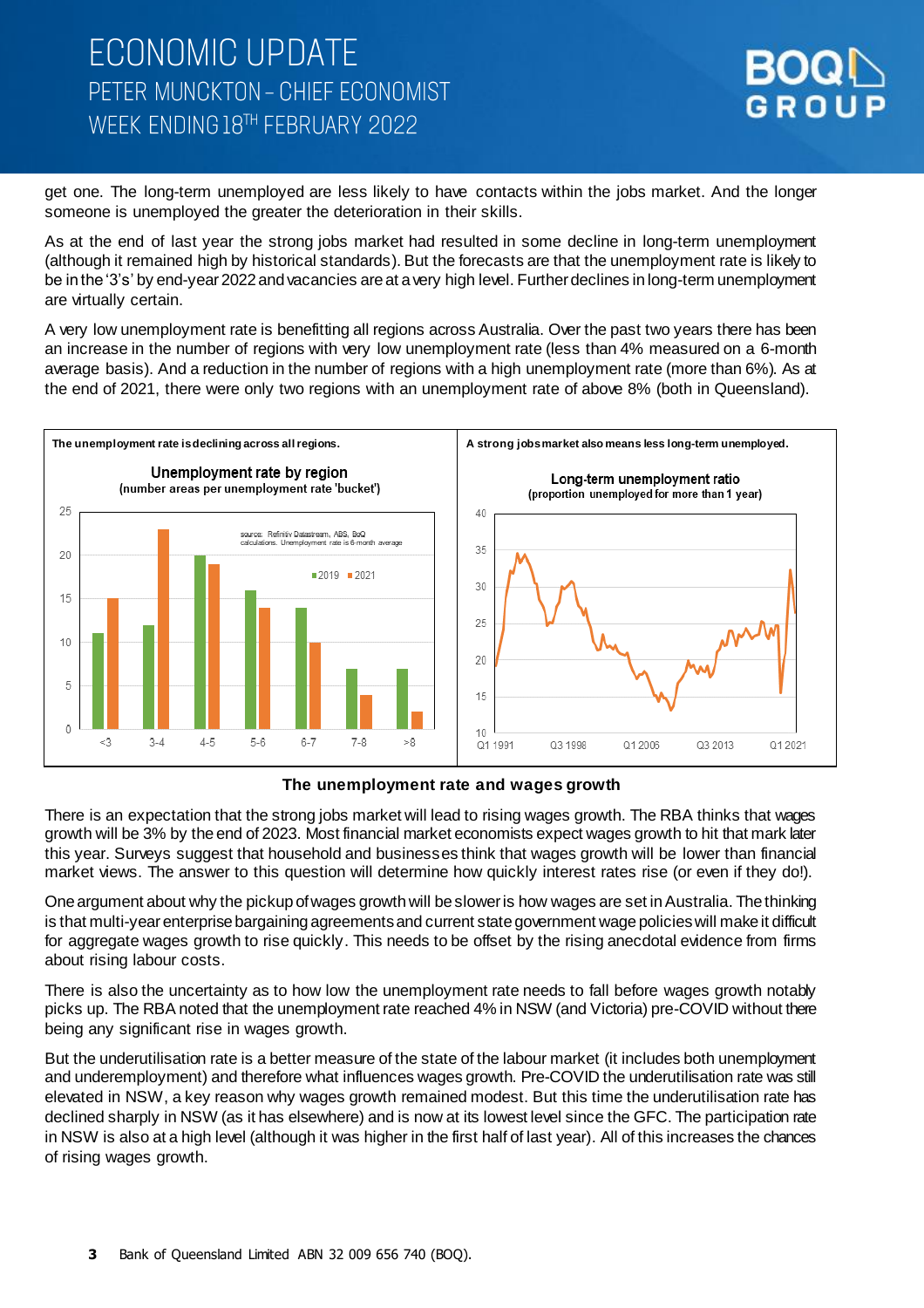# **ECONOMIC UPDATE** PETER MUNCKTON - CHIEF ECONOMIST WEEK ENDING 18TH FEBRUARY 2022





#### **Immigration and unemployment**

It has been suggested that the sharp decline in the unemployment rate has reflected the lack of immigration (reducing the supply of workers). The history of movements in the unemployment rate and immigration if anything indicates the reverse relationship. The periods when immigration growth was very strong (1950-60's, 2000's) were also periods when the unemployment rate was relatively low. Periods when the unemployment rate was high (the 1930's, 1980-90's) were periods when immigration was relatively low. So typically a low unemployment rate attracts a high rate of immigration (and vice versa).

Of course this time the driver of immigration flows was not economic (the unemployment rate) but government health policy. In that respect the current situation is closer to what happened during World War II, a time when both the unemployment rate and immigration growth was low.

The decade prior to COVID was unusual as the unemployment rate was too high (5-6%) at a time of strong immigration growth. But it also was a time of a rising participation rate (despite low wages growth not providing an incentive to enter the labour force) and decent demand for labour (employment growth was pretty strong). But that was also a period when the Australian economy was turning in a sub-par performance, suffering from the end of the mining boom and a period of weak productivity growth. So maybe the unemployment rate could have been lower if immigration growth was slower. But it also could have been lower if economic growth was stronger.

Which brings us to the current period. The demand for workers is back near mining boom strength (the last time the unemployment rate was in the low '4's') at a time of a slow increase in the supply of workers (due to extremely low immigration). The fall in the unemployment rate this time might have been slower if immigration was at prepandemic levels (although higher immigration would have also created stronger economic activity and therefore more demand for workers). But such is the current demand for workers a fall in the unemployment rate to a very low level would most likely still have taken place even if immigration was higher (particularly given the already high rate of labour force participation).